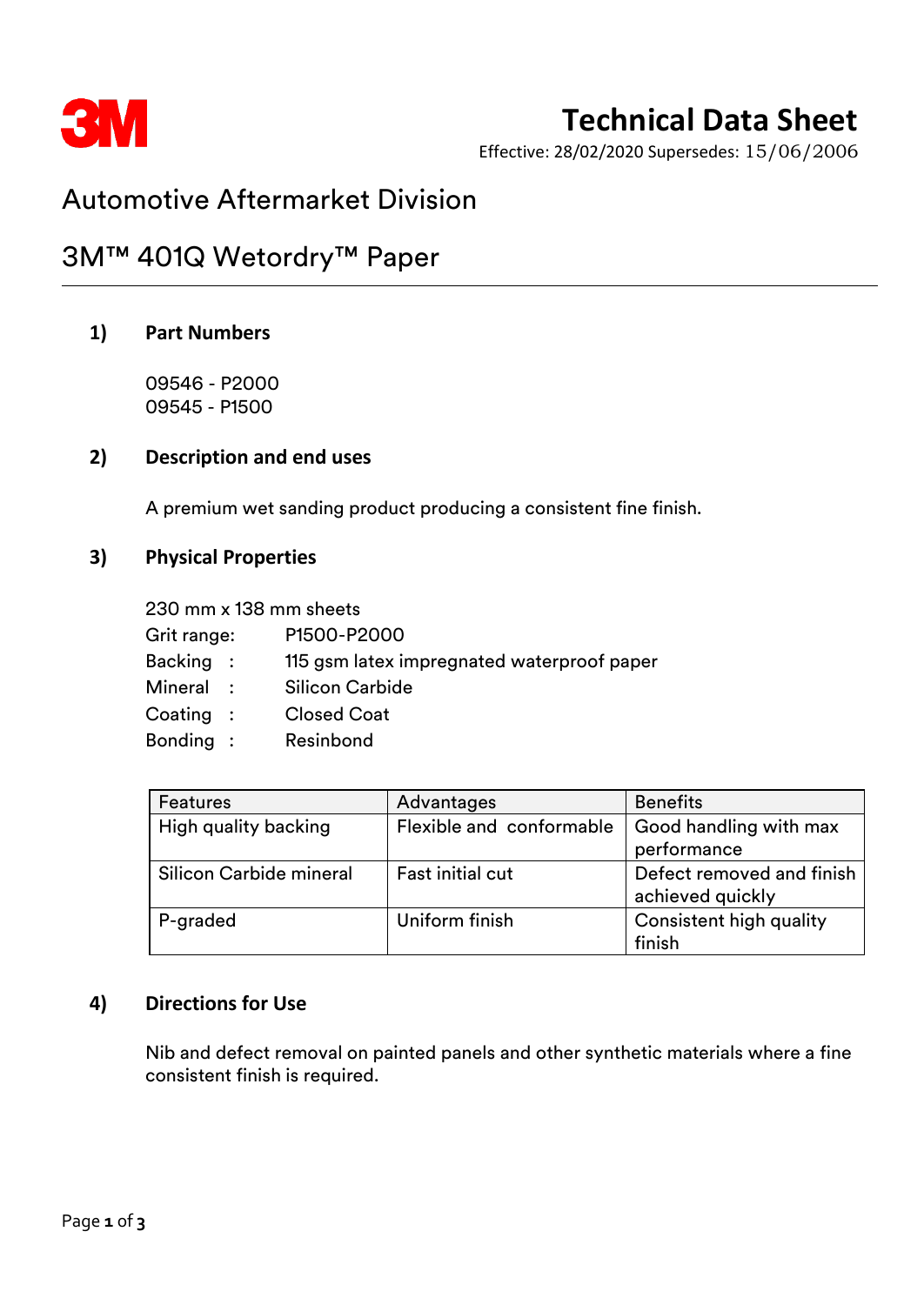

# **Technical Data Sheet**

Effective: 28/02/2020 Supersedes: 15/06/2006

### **5) Storage**

It is recommended that all Coated Abrasive products should be stored at constant levels of temperature and humidity within the ranges of 18-22°C, 50 65% RH. They should be kept away from damp (or cold) walls, windows or floors to avoid possible absorption. Equally storage adjacent to heat sources, e.g. steam pipes, radiators, hot air ducts, ovens, etc, should be avoided.

Product is best stored in original packaging until ready for use. Shelf life indefinite under these conditions.

### **6) Safety**

Use product in accordance with normal wet sanding.

Whenever possible, sanding should be carried out in a well-ventilated area and it is strongly recommended that suitable goggles, dust mask and gloves are worn.

#### **3M™ 401Q Wetordry™ Paper is designed FOR PROFESSIONAL INDUSTRIAL USE ONLY.**

### **7) Disclaimer**

All statements, technical information and recommendations are based on tests we believe to be reliable but the accuracy or completeness thereof is not guaranteed. Please ensure before using our product that it is suitable for your intended use. All questions of reliability relating to this product are governed by the Terms of Sale subject, where applicable, to the prevailing law.

For Additional Health and Safety Information

3M South Africa & Sub-Saharan Africa, 146A Kelvin Drive, Woodmead, Sandton, South Africa, Tel: (0861) 225536

3M (East) AG Representation Office Tirane, Rruga Sami Frasheri, Pallati i Ri Perxhola Kati 2 Ap2, 1000 Albania

3M Arabia, LLC, Building 24-25 3M Saudi Arabia Zone C, Business Gate, Airport Road, Riyadh, Saudi Arabia

3M Bulgaria, Mladost 4, Business Park, bl.4, 2nd floor, Sofia 1766, Bulgaria

3M Česko, spol. s r.o., V Parku 2343/24, 148 00 - Praha 4, Czech Republic

3M (East) AG, Branch office Croatia, Avenija Većeslava Holjevca 40, 10 000 Zagreb, Croatia, Tel: +385 1 2499750, www.3m.com.hr

3M Egypt, Finance Center , New Cairo , Plot 140 , Banking Sector , 5th settlement , Cairo , Egypt 3M Hellas MEPE, Automotive Aftermarket Division, 20 Kifisias Avenue, 151 25 Marousi, Greece,